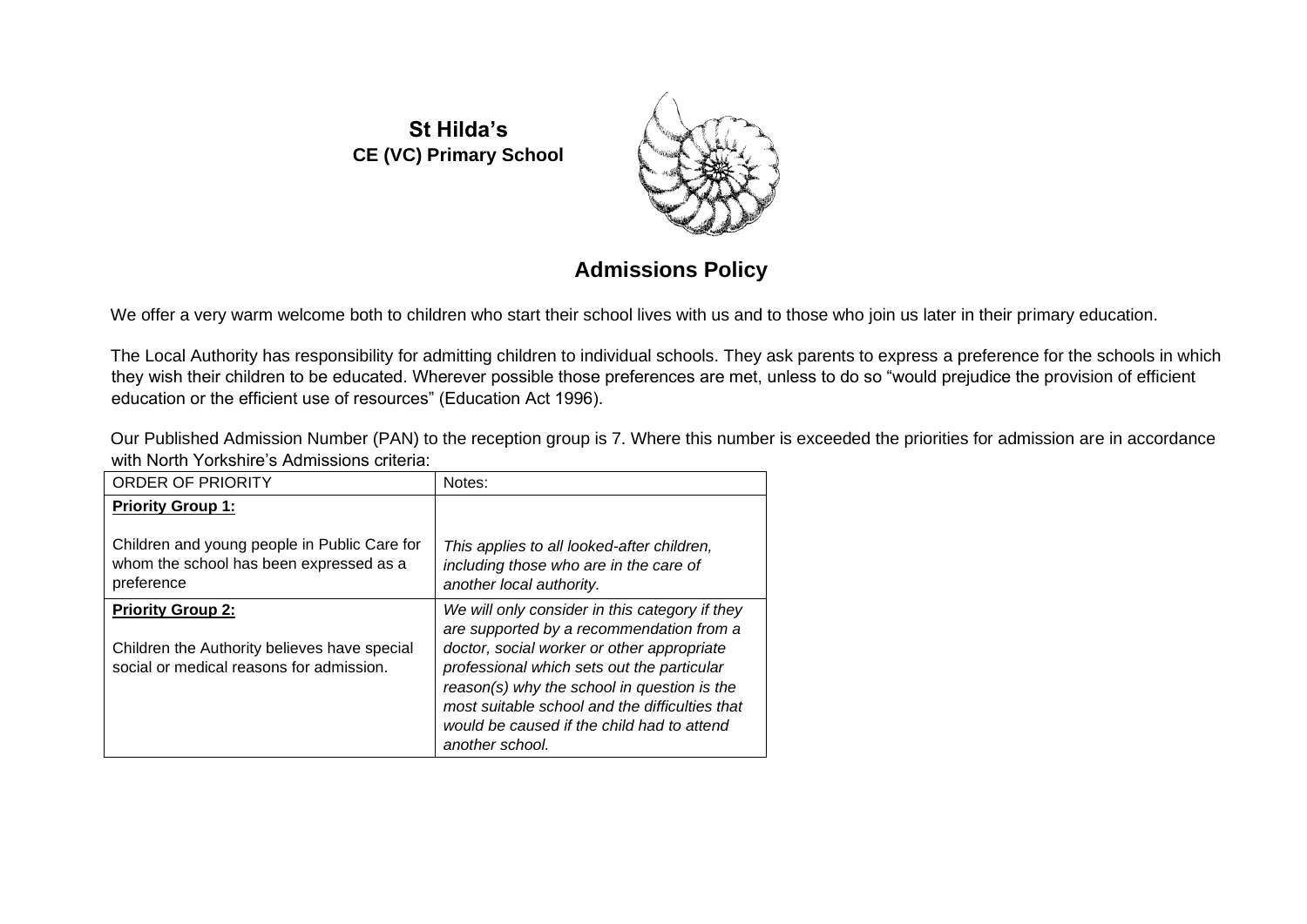| <b>Priority Group 3:</b>                                  |                                    |
|-----------------------------------------------------------|------------------------------------|
| Children living within the normal area of the<br>school.  | Please see catchment map on page 3 |
| <b>Priority Group 4:</b>                                  |                                    |
| Children living outside the normal area of the<br>school. |                                    |

Children in higher numbered priority groups will be offered places ahead of those in lower numbered priority groups. All applications within each priority group will be considered equally.

If there are not enough places for all the children in one of these priority groups, priority will be given firstly to those with a sibling at the school at the beginning of the year in question, and then to those living nearest the school. (All distance measurements are based on the nearest route recognized by the County Councils electronic mapping system from a child's home address to school.)

Parents needing more details of these arrangements, including the right to appeal, should contact the Area Education Office.

Enquiries concerning Admissions, Transport, and Free School Meals should be made to the *Children and Young Peoples Services (CYPS*) in Harrogate:

CPYS, re Admissions- Transport or School Meals, Jesmond House, 31-33 Victoria Avenue, Harrogate, HG1 5QE Tel: 01609 533679 [www.northyorks.gov.uk/admissions](http://www.northyorks.gov.uk/admissions) 

At St. Hilda's, Ampleforth Church of England VC Primary School children are admitted in September each year. Children whose fifth birthday falls between 1st September and the last day of August can start school at the beginning of the Autumn Term. However parents are not obliged to send their children to school until after their fifth birthday and can exercise this right, if they wish.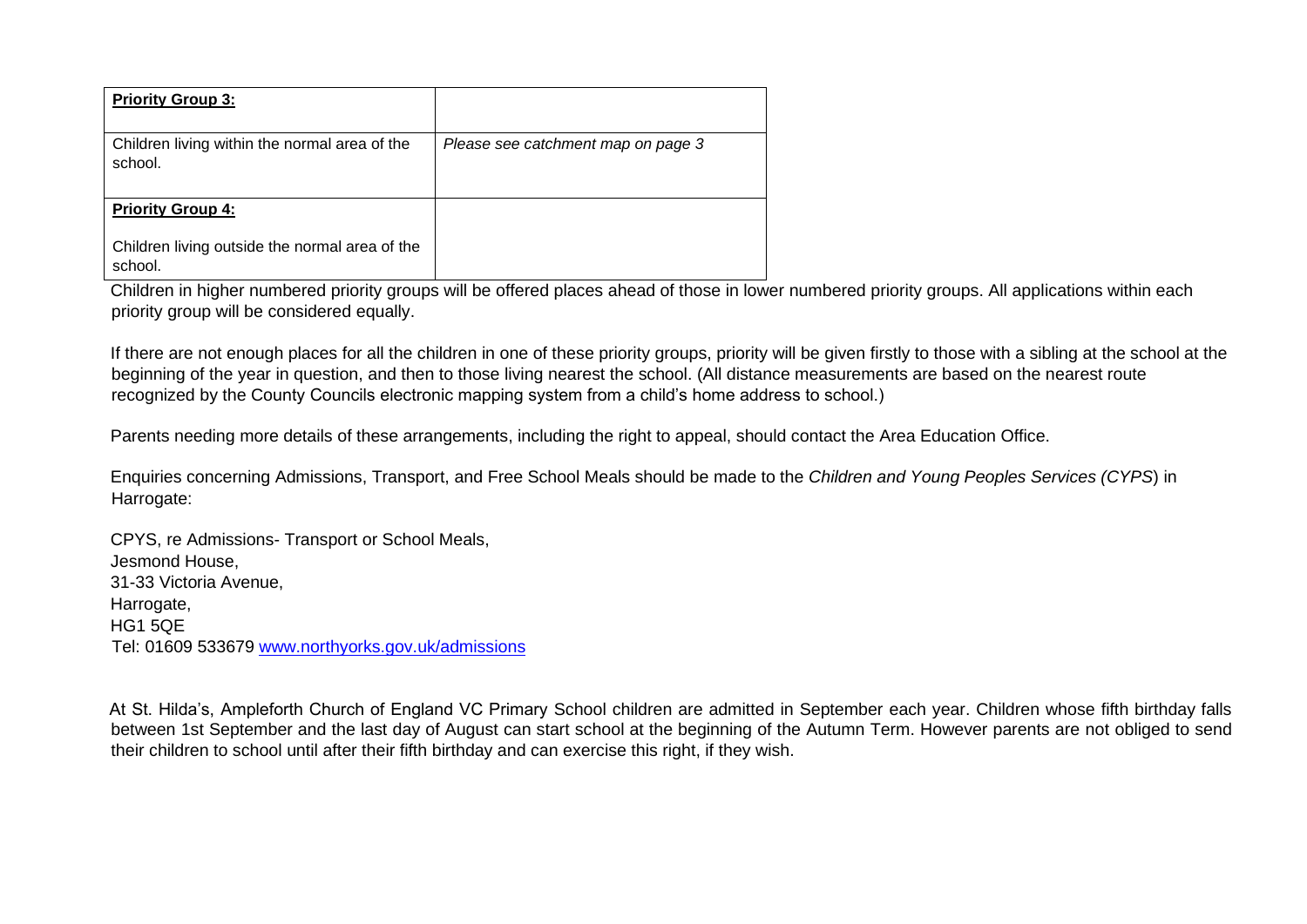In order to make the transition from home to school as happy as possible, the children can start school on a part-time basis. For the first two weeks they can attend school for a half-session only each day, including lunchtimes. Children will attend both morning and afternoon sessions during this induction period, so that they can experience the full range of the curriculum. At the end of this two week induction period, children will normally start full-time education, unless the parents and staff feel that a further period of part-time education would benefit the child. If the children settle very quickly, parents and staff may decide that it is appropriate to shorten the induction period.

Children will be offered three afternoon visits, one of which will include a lunchtime visit, prior to starting school, so that they can experience the routine of main school life and have the opportunity to meet their class teacher and the other children in the school.

## **Nursery Class**

Parents should be aware that attendance at our Nursery Class does not automatically guarantee a place in our reception class, and an application must be made to the Local Authority in the normal way, and the normal admissions criteria mentioned above will apply.

## **Provision for 3 and 4 Year Olds.**

All 3 and 4 year olds are entitled to 15 hours per week of free Early Years Foundation Stage provision from the beginning of the school term following their third birthday until compulsory school age. This free entitlement can be taken up in maintained school nursery classes such as St Hilda's and/or the private and voluntary sector in Ofsted registered provision.

If you would like us to consider your child for a school nursery place please register your interest with as soon as possible. Should places be over subscribed then the same admissions criteria will be applied as described above. Once a place has been given you will be asked to sign a Parental Agreement which will specify exactly when your child will attend Nursery. This will remain in force for at least a school term and possibly for the whole year.

Signed………………………………………..

Reviewed - Autumn Term 2015 (No changes JP) Autumn Term 2016 (No changes JP) Autumn Term 2017 & Autumn Term 2018 & Autumn 2019 & Autumn 2020 & Autumn 2021 (No changes JP) Next Review: Autumn Term 2022